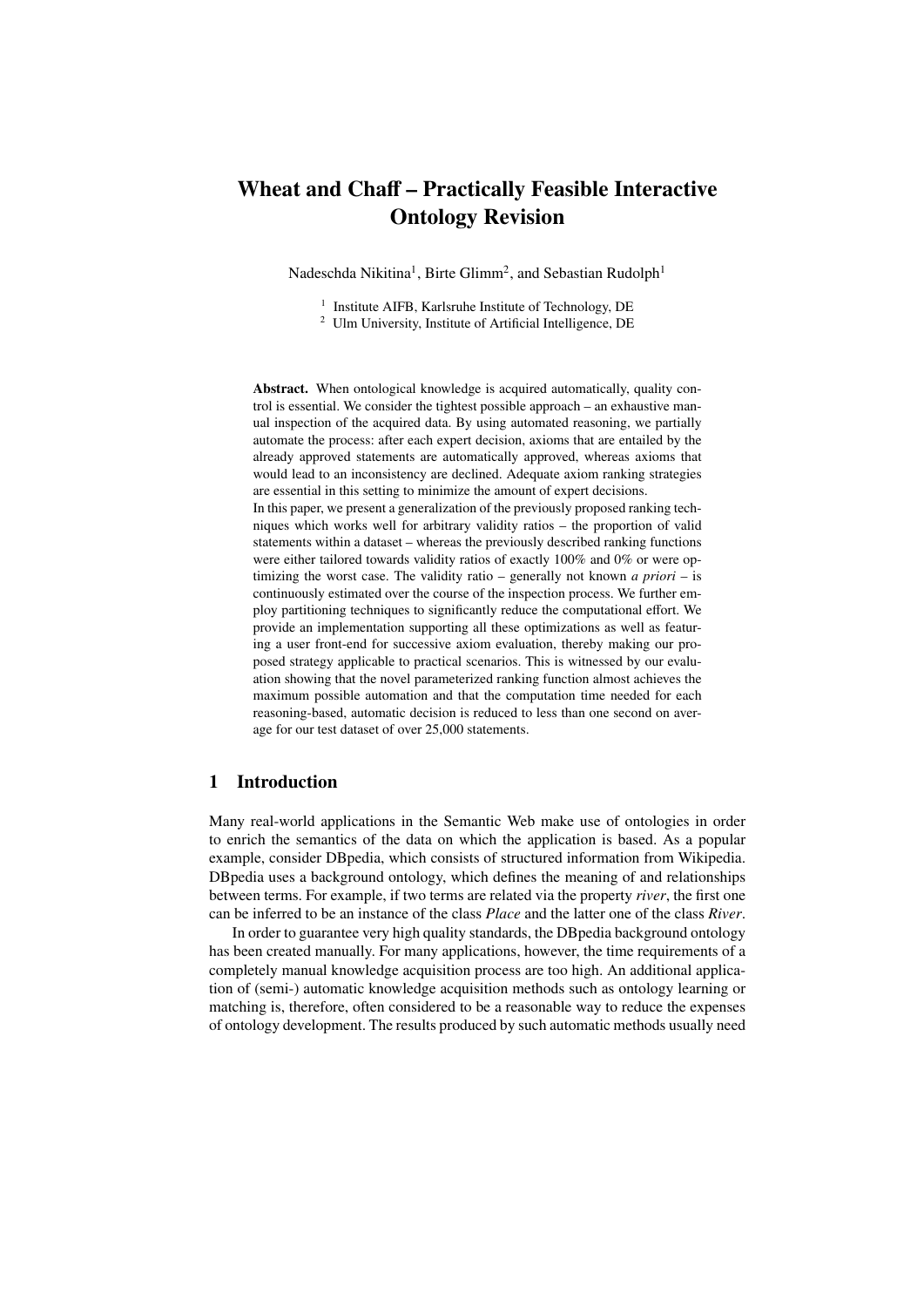to be manually inspected either partially, to estimate the overall quality of the resulting data, or to the full extent, to keep the quality of the developed ontology under control.

So far, the knowledge representation community has been focusing on restoring the consistency of ontologies enriched with new axioms as done in various belief revision and repair approaches, see, e.g.,  $[1, 10]$ . Thereby, new axioms not causing inconsistency are treated as valid facts, which do not require further inspection. Our goal is to support a more restrictive quality control process in which a domain expert inspects a set of candidate axioms and decides for each of them whether it is a desired logical consequence. Based on this decision, we automatically discard or include yet unevaluated axioms depending on their logical relationships with the already evaluated axioms. In the following, we call this interactive process *ontology revision*.

Throughout the paper, we use the following running example, which we write in OWL's functional-style syntax using an imaginary prefix ex to abbreviate IRIs:

*Example 1.* Let us assume that we have already confirmed that the axioms, which state subclass relations between classes, belong to the desired consequences:

> SubClassOf(ex:AluminiumNitrideNanotube ex:AluminiumNitride) SubClassOf(ex:AluminiumNitride ex:NonOxideCeramics) SubClassOf(ex:NonOxideCeramics ex:Ceramics) SubClassOf(ex:Ceramics ex:MaterialByMaterialClass) SubClassOf(ex:MaterialByMaterialClass ex:Material) SubClassOf(ex:Material ex:PortionOfMaterial) SubClassOf(ex:Material ex:TangibleObject)

We further assume that the following axioms, which define several different types for the individual ex:nanotube1, are still to be evaluated:

| ClassAssertion(ex:AluminiumNitrideNanotube ex:nanotube1) | (1) |
|----------------------------------------------------------|-----|
| ClassAssertion(ex:AluminiumNitride ex:nanotube1)         | (2) |
| ClassAssertion(ex:NonOxideCeramics ex:nanotube1)         | (3) |
| ClassAssertion(ex:Ceramics ex:nanotube1)                 | (4) |
| ClassAssertion(ex:MaterialByMaterialClass ex:nanotube1)  | (5) |
| ClassAssertion(ex:Material ex:nanotube1)                 | (6) |
| ClassAssertion(ex:PortionOfMaterial ex:nanotube1)        | (7) |
| ClassAssertion(ex:TangibleObject ex:nanotube1)           | (8) |

If Axiom (8) is declined, we can immediately also decline Axioms (1) to (6) assuming OWL or RDFS reasoning since accepting the axioms would implicitly lead to the undesired consequence (8). Note that no automatic decision is possible for Axiom (7) since it is not a consequence of Axiom (8) and the already approved subsumption axioms. Similarly, if Axiom (1) is approved, Axioms (2) to (8) are implicit consequences, which can be approved automatically. If we start, however, with declining Axiom  $(1)$ , no automatic evaluation can be performed. It can, therefore, be observed that

– a high grade of automation requires a good evaluation order, and

– approval and decline of an axiom has a different impact.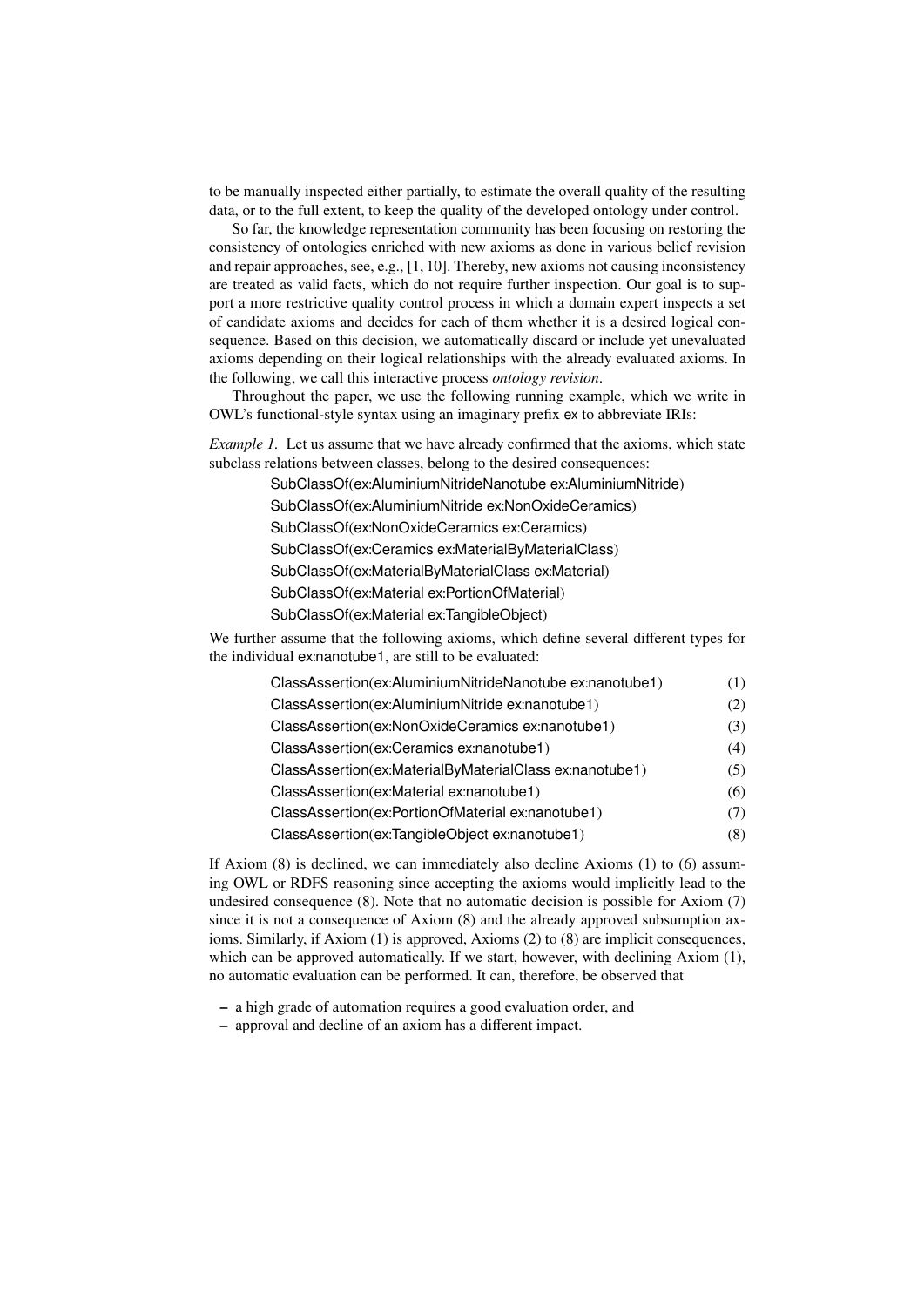Which axioms have the highest impact on decline or approval and which axioms can be automatically evaluated once a particular decision has been made can be determined with the help of algorithms for automated reasoning, e.g., for RDFS or OWL reasoning. One of the difficulties is, however, that it is not known in advance, which of the two decisions the user makes. In our previous work [8], we tackle this problem by showing that, if the quality of the acquired axioms is known, a prediction about the decision of the user can be made: if the quality is high, the user is likely to approve an axiom. Hence, axioms that have a high impact on approval should be evaluated with higher priority. For low quality data, the situation is reversed. We measure the quality by means of the *validity ratio*, i.e., the percentage of accepted axioms, and show in [8] that, depending on the validity ratio of a dataset, different impact measures used for axiom ranking are beneficial. In this paper, we extend the previous results in several directions:

- First, we generalize the ranking functions proposed in [8], which are tailored towards validity ratios of 100% and 0% by parametrizing the ranking function by an estimated validity ratio. In our evaluation, we show that the revision based on the novel ranking function almost achieves the maximum possible automation. The gain is particularly important for datasets with a validity ratio close to 50%, since the currently existing ranking function for those datasets only optimizes the worst case and does not fully exploit the potential of automation.
- Second, since the expected validity ratio is not necessarily known in advance, we suggest a ranking function where the validity ratio is learned on-the-fly during the revision. We show that, even for small datasets (50-100 axioms), it is worthwhile to rank axioms based on this learned validity ratio instead of evaluating them in a random order. Furthermore, we show that, in case of larger datasets (e.g., 5,000 axioms and more) with an unknown validity ratio, learning the validity ratio is particularly effective due to the law of large numbers, thereby making the assumption of a known or expected validity ratio unnecessary. For such datasets, our experiments show that the proportion of automatically evaluated axioms when learning the validity ratio is nearly the same (difference of 0.3%) as in case where the validity ratio is known in advance.

Even for not very expressive knowledge representation formalisms, reasoning is an expensive task and, in an interactive setting as described above, a crucial challenge is to minimize the number of expensive reasoning tasks while maximizing the number of automated decisions. In our previous work [8], we have developed *decision spaces* – data structures, which exploit the characteristics of the logical entailment relation between axioms to maximize the amount of information gained by reasoning. Decision spaces further allow for reading off the impact that an axiom will have in case of an approval or decline. In this paper, we extend the latter work by combining decision spaces with a partitioning technique in order to further improve the efficiency of the revision process. It is interesting to observe that partitioning intensifies the effectiveness of decision spaces, since it increases the relative density of dependencies between axioms considered together during the revision.

We further present *revision helper*: an interactive application supporting ontology revision. We evaluate the proposed techniques and demonstrate that even for expressive OWL reasoning, an interactive revision process is feasible with on average 0.84 seconds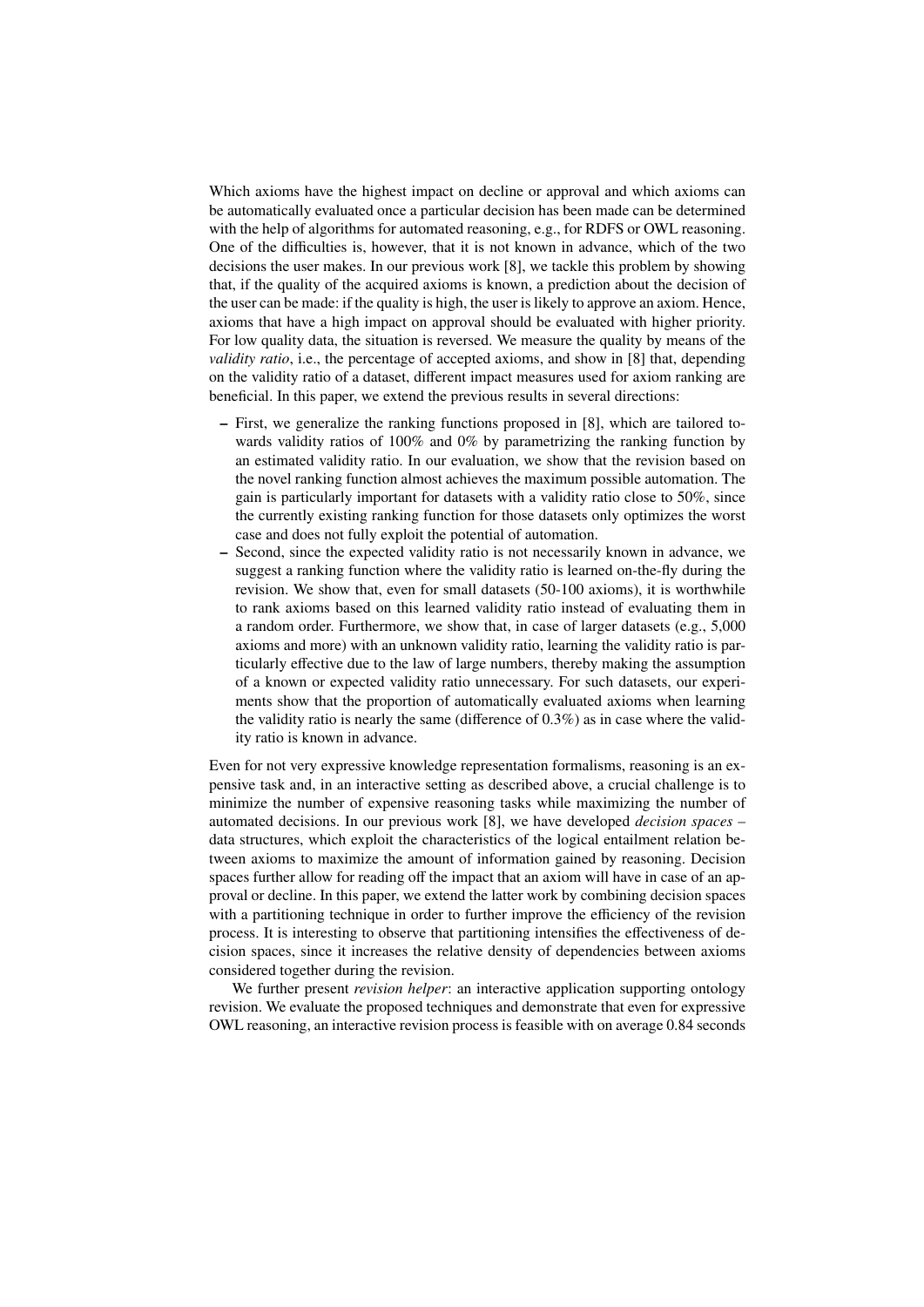(7.4 reasoning calls) per expert decision, where the automatic evaluation significantly reduces the number of expert decisions.<sup>3</sup>

The remainder of this paper is organized as follows. Next, we describe relevant preliminaries. Section 3 describes the proposed new ranking function and how the validity ratio can be learned during the revision. Section 4 introduces partitioning as a way of optimizing the efficiency of the revision process. We then evaluate the approach in Section 5 and present the user front-end of *revision helper* in Section 6. In Section 7, we discuss the existing related approaches and then conclude in Section 8.

# 2 Preliminaries

In this section, we introduce the basic notions that are relevant to the revision of an ontology. The ontologies that are to be revised can be written in standard semantic web languages such as RDFS or OWL. We focus, however, on OWL 2 DL ontologies.

The revision of an ontology  $O$  aims at a separation of its axioms (i.e., logical statements) into two disjoint sets: the set of intended consequences  $O^{\vDash}$  and the set of unintended consequences  $O^*$ . This motivates the following definitions.

**Definition 1 (Revision State).** *A* revision state *is defined as a tuple*  $(O, O^{\varepsilon}, O^{\varepsilon})$  *of on-*<br>tologies with  $O^{\varepsilon} \subseteq O$   $O^{\varepsilon} \subseteq O$  and  $O^{\varepsilon} \cap O^{\varepsilon} = \emptyset$ . Given two revision states  $(O, O^{\varepsilon}, O^{\varepsilon})$ *tologies with*  $O^{\varepsilon} \subseteq O, O^{\varepsilon} \subseteq O$ , and  $O^{\varepsilon} \cap O^{\varepsilon} = \emptyset$ . Given two revision states  $(O, O_{\varepsilon}^{\varepsilon}, O_{\varepsilon}^{\varepsilon})$  and  $(O, O^{\varepsilon} \cap O^{\varepsilon})$  we call  $(O, O^{\varepsilon} \cap O^{\varepsilon})$  a refinement of  $(O, O^{\varepsilon} \cap O^{\varepsilon})$  if *and*  $(O, O_2^{\epsilon}, O_2^{\epsilon})$ , we call  $(O, O_2^{\epsilon}, O_2^{\epsilon})$  *a refinement of*  $(O, O_1^{\epsilon}, O_1^{\epsilon})$ , if  $O_1^{\epsilon} \subseteq O_2^{\epsilon}$  *and*<br> $O^{\epsilon} \subseteq O_2^{\epsilon}$  *A revision state is complete if*  $O = O^{\epsilon} \cup O^{\epsilon}$  *and incomplete otherwise*  $O_1^{\mu} \subseteq O_2^{\mu}$ . A revision state is complete, if  $O = O^{\mu} \cup O^{\mu}$ , and incomplete *otherwise*. *An incomplete revision state*  $(O, O^{\models}, O^{\nvDash})$  *can be refined by evaluating a further axiom*  $\alpha \in O \setminus (O^{\models} \cup O^{\nvDash})$  *chaining*  $(O, O^{\models} \cup O^{\nvDash})$  *cr*  $(O, O^{\models} \cup O^{\nvDash} \cup \alpha)$ . *We call the resulting*  $\alpha \in \mathcal{O} \setminus (\mathcal{O}^{\models} \cup \mathcal{O}^{\sharp})$ , obtaining  $(\mathcal{O}, \mathcal{O}^{\models} \cup \{\alpha\}, \mathcal{O}^{\models})$  or  $(\mathcal{O}, \mathcal{O}^{\models}, \mathcal{O}^{\sharp} \cup \{\alpha\})$ . We call the resulting revision state an elementary refinement of  $(\mathcal{O}, \mathcal{O}^{\models}, \mathcal{O}^{\sharp})$ . *revision state an* elementary refinement *of*  $(O, O^{\varepsilon}, O^{\varepsilon})$ .

Since we expect that the deductive closure of the intended consequences in  $O^{\varepsilon}$  must not contain unintended consequences, we introduce the notion of *consistency* for revision states. If we want to maintain consistency, a single evaluation decision can predetermine the decision for several yet unevaluated axioms. These implicit consequences of a refinement are captured in the *revision closure*.

Definition 2 (Revision State Consistency and Closure). *A (complete or incomplete) revision state*  $(O, O^{\varepsilon}, O^{\varepsilon})$  *is* consistent *if there is no*  $\alpha \in O^{\varepsilon}$  *such that*  $O^{\varepsilon} \models \alpha$ . *The*<br>*revision closure clos(* $O, O^{\varepsilon} \cap^{\varepsilon} \cap^{\varepsilon} O^{\varepsilon} \cap^{\varepsilon} O^{\varepsilon}$ *) <i>is* ( $O, O^{\varepsilon} \cap^{\varepsilon} \cap^{\varepsilon$ revision closure clos( $O, O^{\varepsilon}, O^{\varepsilon}$ ) *of*  $(O, O^{\varepsilon}, O^{\varepsilon})$  *is*  $(O, O^{\varepsilon}_c, O^{\varepsilon}_c)$  *with*  $O^{\varepsilon}_c := {\alpha \in O \mid O^{\varepsilon} \models \alpha}$ <br> $\alpha \cdot \alpha \cdot \alpha O^{\varepsilon} \rightarrow 0$  $\alpha$ } *and*  $O_c^{\mu} := {\alpha \in O \mid O^{\mu} \cup {\alpha}} \models \beta$  *for some*  $\beta \in O^{\mu}$ *).* 

We observe that, for a consistent revision state  $(0, 0^{\dagger}, 0^{\mu})$ , the closure clos $(0, 0^{\dagger}, 0^{\mu})$ <br>is again consistent and that every further elementary refinement of clos( $\hat{O} \in \hat{O}^{\mu}$ ) is is again consistent and that every further elementary refinement of  $\cos(O, O^{\varepsilon}, O^{\varepsilon})$  is<br>also consistent: furthermore, any consistent and complete refinement of  $(O, O^{\varepsilon}, O^{\varepsilon})$  is also consistent; furthermore, any consistent and complete refinement of  $(0, 0^{\dagger}, 0^{\dagger})$  is<br>a refinement of clos( $0, 0^{\dagger}$ ,  $0^{\dagger}$ ) is Lemma 11. Algorithm 1 employs these properties a refinement of  $\cos(O, O^*)$ ,  $O^*$ ) [8, Lemma 1]. Algorithm 1 employs these properties<br>to implement a general methodology for interactive ontology revision. Instead of into implement a general methodology for interactive ontology revision. Instead of initializing  $O_0^{\varepsilon}$  and  $O_0^{\varepsilon}$  with the empty set, one can initialize  $O_0^{\varepsilon}$  with already approved axioms, e.g., from a previous revision, and  $O_0^*$  with declined axioms from a previous revision and with axioms that express inconsistency and unsatisfiability of classes (or properties), which we assume to be unintended consequences.

<sup>3</sup> Anonymized versions of the used ontologies and the *revision helper* tool can be downloaded from http://people.aifb.kit.edu/nni/or2010/Interactive\_Ontology\_Revision/.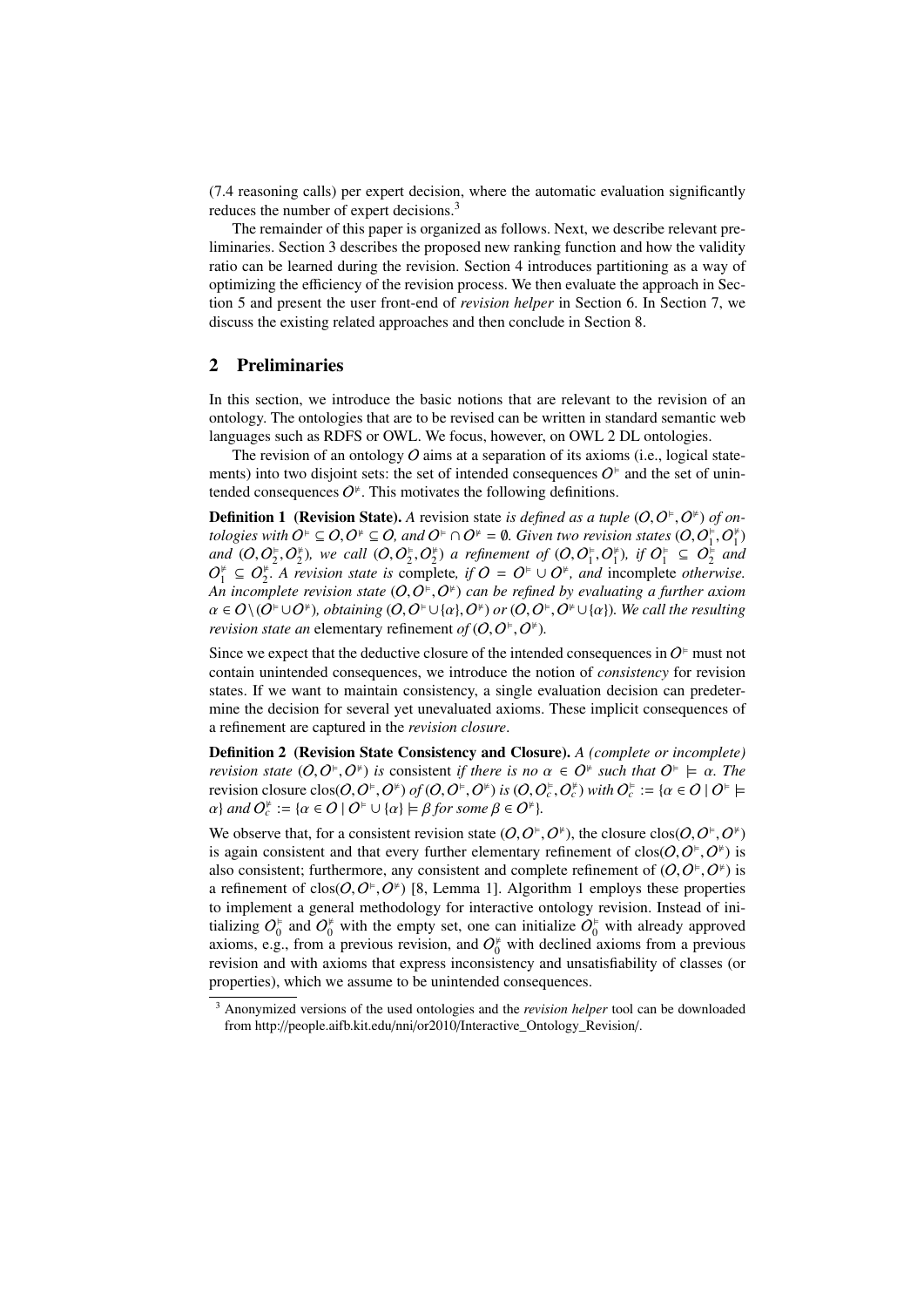Algorithm 1: Interactive Ontology Revision

**Data:**  $(O, O_0^{\varepsilon}, O_0^{\varepsilon})$  a consistent revision state<br>**Result:**  $(O, O_{\varepsilon}^{\varepsilon}, O_{\varepsilon}^{\varepsilon})$  a complete and consiste **Result:**  $(O, O^{\models}, O^{\not\models})$  a complete and consistent revision state  $(O, O^{\models} \cap^{\not\models}) \leftarrow \text{clos}(O, O^{\models} \cap^{\not\models})^{\vee}$ 1  $(O, O^{\models}, O^{\not\models}) \leftarrow \text{clos}(O, O_0^{\models}, O_0^{\not\models})$ ;<br>
2 while  $O^{\models} \cup O^{\not\models} \neq O$  do 2 while  $O^{\models} \cup O^{\not\models} \neq O$  do 3 choose  $\alpha \in O \setminus (O^{\models} \cup O^{\not\models})$ ;<br>4 if expert confirms  $\alpha$  then 4 if *expert confirms*  $\alpha$  then<br>5  $| (O, O^{\models}, O^{\mu}) \leftarrow \text{clos}(O^{\mu})$  $\mathcal{S} = \begin{bmatrix} (O, O^{\models}, O^{\ne}) & \leftarrow \text{clos}(O, O^{\models} \cup \{\alpha\}, O^{\ne}) ; \\ \text{else} \end{bmatrix}$ <sup>6</sup> else  $7 \quad \begin{bmatrix} \begin{array}{c} \end{array} \begin{bmatrix} \end{array} (O, O^{\varepsilon}, O^{\varepsilon}) \leftarrow \text{clos}(O, O^{\varepsilon}, O^{\varepsilon} \cup \{\alpha\}\end{array};$ 

In line 3, an axiom is chosen that is evaluated next. As motivated in the introduction, a random decision can have a detrimental effect on the amount of manual decisions. Ideally, we want to rank the axioms and choose one that allows for a high number of consequential automatic decisions. The notion of *axiom impact* captures how many axioms can be automatically evaluated when the user approves or declines an axiom. Note that after an approval, the closure might extend both  $O^{\varepsilon}$  and  $O^{\varepsilon}$ , whereas after a decline only  $O^*$  can be extended. We further define  $?(O,O^{\varepsilon},O^{\varepsilon})$  as the number of yet<br>unevaluated axioms and write [S] to denote the cardinality of a set S: unevaluated axioms and write  $|S|$  to denote the cardinality of a set *S*:

**Definition 3 (Impact).** *Let*  $(O, O^{\varepsilon}, O^{\varepsilon})$  *be a consistent revision state with*  $\alpha \in O$  *and let*  $2(O, O^{\varepsilon} \cap P) := |O \setminus (O^{\varepsilon}| \cup O^{\varepsilon}|)$  For an axiom  $\alpha$  we define *let*  $?(O, O^{\vDash}, O^{\vDash}) := |O \setminus (O^{\vDash} \cup O^{\vDash})|$ *. For an axiom*  $\alpha$ *, we define* 

*the* approval impact  $\text{im} \text{part}^+(\alpha) = ?(O, O^{\models}, O^{\not\models}) - ?(\text{clos}(O, O^{\models} \cup \{\alpha\}, O^{\not\models}))$ 

*the* decline impact *impact*<sup>−</sup>( $\alpha$ ) = ?( $O, O^{\vDash}, O^{\vDash}$ ) − ?(clos( $O, O^{\vDash}, O^{\vDash} \cup {\alpha}$ ))),

*the* guaranteed impact *guaranteed*( $\alpha$ ) = min(*impact*<sup>+</sup>( $\alpha$ ), *impact*<sup>−</sup>( $\alpha$ )).

We further separate impact<sup>+</sup>( $\alpha$ ) into the number of automatic approvals, impact<sup>+*a*</sup>( $\alpha$ ),<br>and the number of automatic declines impact<sup>+*d*</sup>( $\alpha$ ): *and the number of automatic declines, impact*<sup>+</sup>*<sup>d</sup>* (α)*:*

$$
impact^{+a}(\alpha) = |\{\beta \in O \mid O^{\models} \cup \{\alpha\} \models \beta\}|,
$$
  

$$
impact^{+d}(\alpha) = |\{\beta \in O \mid O^{\models} \cup \{\alpha, \beta\} \models \gamma, \gamma \in O^{\sharp}\}|.
$$

Note that impact<sup>+</sup> $(\alpha)$  = impact<sup>+*d*</sup>( $\alpha$ ) + impact<sup>+*d*</sup>( $\alpha$ ). The function *impact*<sup>+</sup> privileges axioms for which the number of automatically evaluated axioms in case of an accent axioms, for which the number of automatically evaluated axioms in case of an accept is high. Going back to our running example, Axiom (1), which yields 7 automatically accepted axioms in case it is accepted, will be ranked highest. The situation is the opposite for *impact*<sup>−</sup> . It privileges axioms, for which the number of automatically evaluated axioms in case of a decline is high (Axioms (7) and (8)). The function *guaranteed* privileges axioms with the highest guaranteed impact, i.e., axioms with the highest number of automatically evaluated axioms in the worst-case (Axioms (4) and (5)). Table 1 lists the values for all ranking functions for the axioms from Example 1.

Which ranking function should be chosen for an ontology revision in order to maximize the amount of automatic decisions depends on the expected validity ratio within the axiom set under revision. For a validity ratio of  $100\%$  the function impact<sup>+</sup> is the most effective, whereas for a validity ratio of 0%, impact<sup>-</sup> clearly performs best. In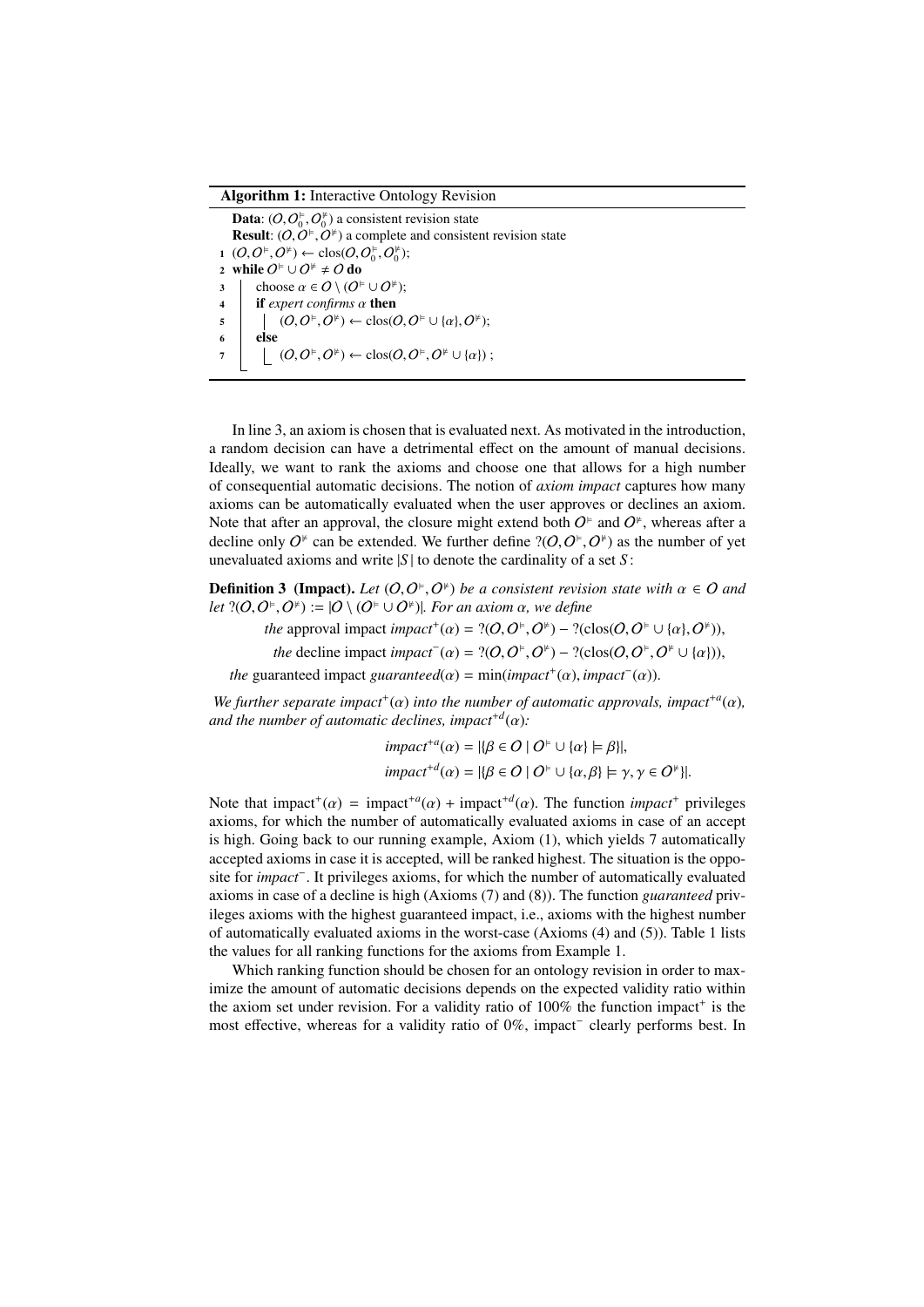Table 1. Example axiom dependency graph and the corresponding ranking values

| $impact^+ \rightarrow$    |     |               |  | Axiom impact <sup>+a</sup> impact <sup>+d</sup> impact <sup>-</sup> guaranteed |
|---------------------------|-----|---------------|--|--------------------------------------------------------------------------------|
|                           |     |               |  |                                                                                |
|                           |     | 2)            |  |                                                                                |
|                           |     |               |  |                                                                                |
| guaranteed $\rightarrow$  | (4) | $^{(4)}$      |  |                                                                                |
| guaranteed $\rightarrow$  | (5) | $\mathcal{L}$ |  |                                                                                |
|                           |     | (6)           |  |                                                                                |
|                           | (6) |               |  |                                                                                |
| $impact$ <sup>-</sup> $-$ |     | 8)            |  |                                                                                |

cases when the expected validity ratio is close to 50%, the guaranteed impact can be used to get a reasonable compromise between impact<sup>+</sup> and impact<sup>-</sup>. The ranking functions do, however, not adapt to validity ratios that divert from these extremes. We address this in the next section, by introducing a parametrized ranking function.

Since computing such an impact as well as computing the closure after each evaluation (lines 1, 5, and 7) can be considered very expensive due to the high worst-case complexity of reasoning, we developed *decision spaces* [8] as auxiliary data structures which significantly reduce the cost of computing the closure upon elementary revisions and provide an elegant way of determining high impact axioms. Intuitively, a decision space keeps track of the dependencies between the axioms, i.e., if an axiom  $\beta$  is entailed by the approved axioms together with an unevaluated axiom  $\alpha$ , then an "entails" relationship is added linking  $\alpha$  to  $\beta$ . Similarly, if adding  $\beta$  to the approved axioms together with an unevaluated axiom  $\alpha$  would yield an inconsistency, then a "conflicts" relationship is established between  $\alpha$  to  $\beta$ . We show a simplified graph capturing the entails relation for our running example on the left-hand side of Table 1 (the conflicts relation for the example is empty). Note that the entails relation is transitive and reflexive, but for a clearer presentation, we show a transitively reduced version of the graph. From this graph we can see, for example, that if we approve Axiom (5), then we can automatically approve Axioms (6) to (8) as indicated by the (entails) edges in the graph. Thus, decision spaces allow for simply reading-off the consequences of revision state refinements upon an approval or a decline of an axiom, thereby reducing the required reasoning operations. Furthermore, updating a decision space after an approval or a decline can be performed more efficiently compared to a recomputation of all dependencies.

## 3 Parametrized Ranking

In order to motivate the introduction of the parametrized ranking and to clarify its difference to the three previously proposed ranking functions, we now consider so-called *key axioms* for a path in the *entails*-graph of the decision space: an axiom  $\alpha$  on a path  $p$ is a key axiom for *p* if

- 1. any axiom  $\beta$  on  $p$  such that  $\alpha$  entails  $\beta$  is correct and
- 2. any axiom  $\gamma$  on  $p$  such that  $\gamma$  entails  $\alpha$  is incorrect.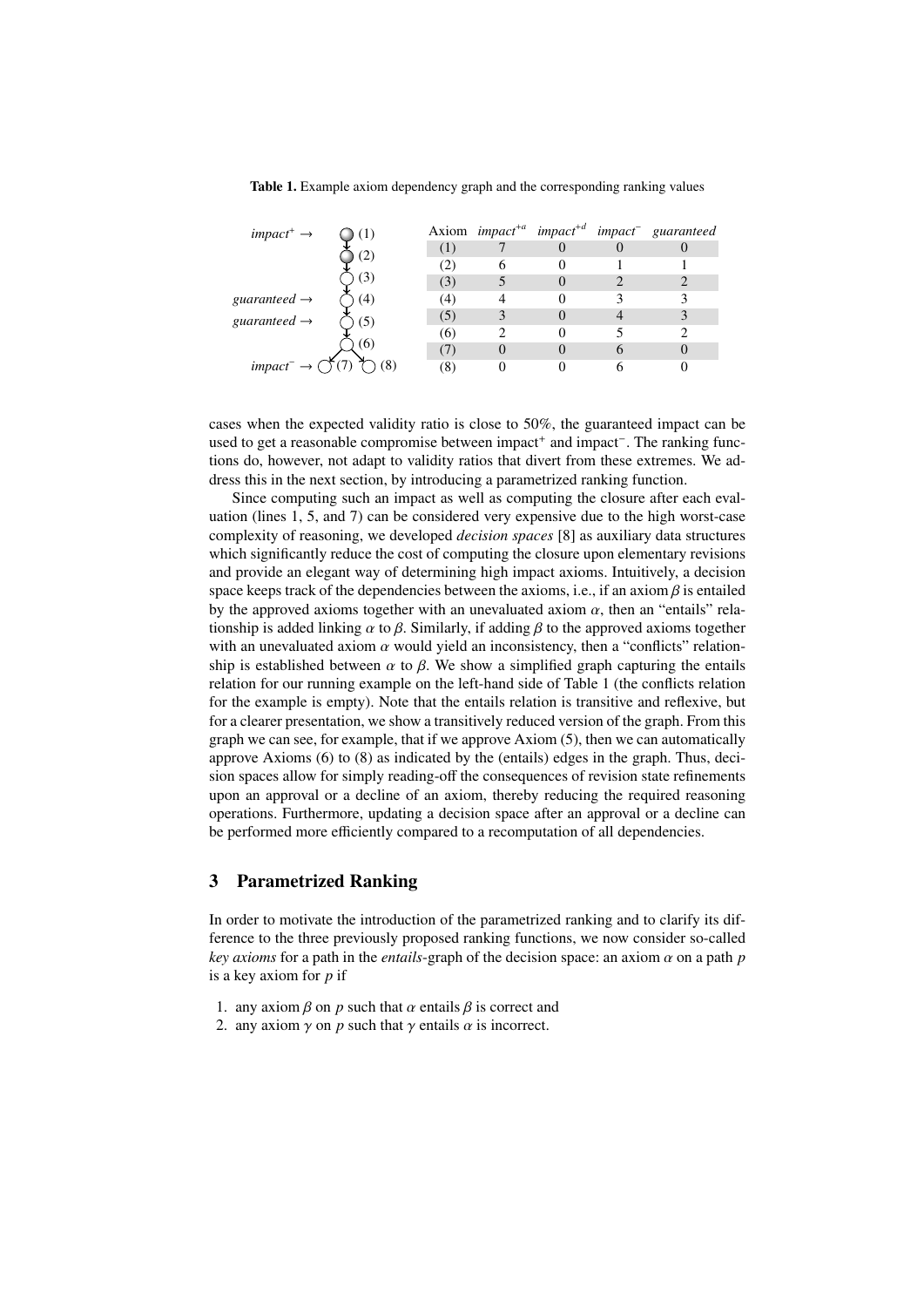It can be observed that each path is such that there is at least one and there are at most two key axioms (one axiom in case all axioms on the path are correct or incorrect). Intuitively, by making a decision about the key axioms of a path first, we can automatically make a decision for all remaining axioms on the path. While these decisions are made, we might also automatically find conflicts and perform further automatic declines. Conflicts allow, however, for fewer automatic decisions. Hence we focus on the entails paths in the decision space. From this perspective, the behavior of *impact*<sup>+</sup> in a tree-shaped structure corresponds to the search for such a key axiom starting from the source axioms with only outgoing entails edges, while the behavior of *impact*<sup>−</sup> corresponds to the search from the sink axioms with only incoming entails edges. On the other hand, the behavior of *guaranteed* corresponds to binary search. For instance, if we assume that in our example, Axioms (1) and (2) are incorrect and we choose Axiom (4) among the two highest ranked axioms under the *guaranteed* ranking function, then Axioms (5) to (8) will be automatically evaluated, leaving us with Axioms (1) to  $(3)$ . This time, Axiom  $(2)$  will receive the highest ranking value  $(1 \text{ in contrast to } 0)$ for Axioms (1) and (3)). After another expert decision, Axiom (1) will remain, which is ranked with 0. Therefore, after each expert decision, the remaining axioms are again divided into more or less equally large sets until the set of unevaluated axioms is empty. The improvement achieved by *guaranteed* in comparison to a revision in random order becomes more and more visible with the growing size of the set of unevaluated axioms forming a connected decision space graph, since, in this scenario, the probability of incidentally choosing an axiom with the above specified property becomes lower.

Under the assumption that the dataset in the example has a validity ratio of 75%, the ranking technique *guaranteed* will (theoretically) require 2.8 expert decisions. This is an average for the different possible choices among the highest ranked axioms assuming that these have the same probability of being chosen. In contrast to that, *impact*<sup>+</sup> will require 3 expert decisions, while *impact*<sup>−</sup> will require even 7 decisions. It is obvious that if the expected validity ratio would have been taken into account, the corresponding ranking strategy would choose Axioms (2) and (3) and require only two expert decisions. In the following, we generalize the ranking techniques *impact*<sup>+</sup> and *impact*<sup>−</sup>, which assume the expected validity ratio to be 100% and 0%, respectively, to a ranking technique, which is parametrized by the actual expected validity ratio. The new ranking technique then chooses axioms based on the expected validity ratio for the dataset.

The goal of the parametrized ranking is to privilege axioms that are most probably key axioms under the assumption that the validity ratio is *R*. While in Example 1, Axioms (2) and (3) would be the clear choice, in an arbitrary graph, more than two axioms can have such a property. Interestingly, the examination of decision space structures computed within our experiments indicates that the number of possible axioms with such a property is close to two within the connected components of such graphs.

#### 3.1 The Ranking Function *norm*

We now define the ranking function  $norm_R$  according to the above set goals. We first normalize the number of automatic approvals and declines to values between 0 and 1. Since in the case of an approval we can possibly accept and decline axioms, we split the approval impact accordingly. We can then normalize the obtained values with respect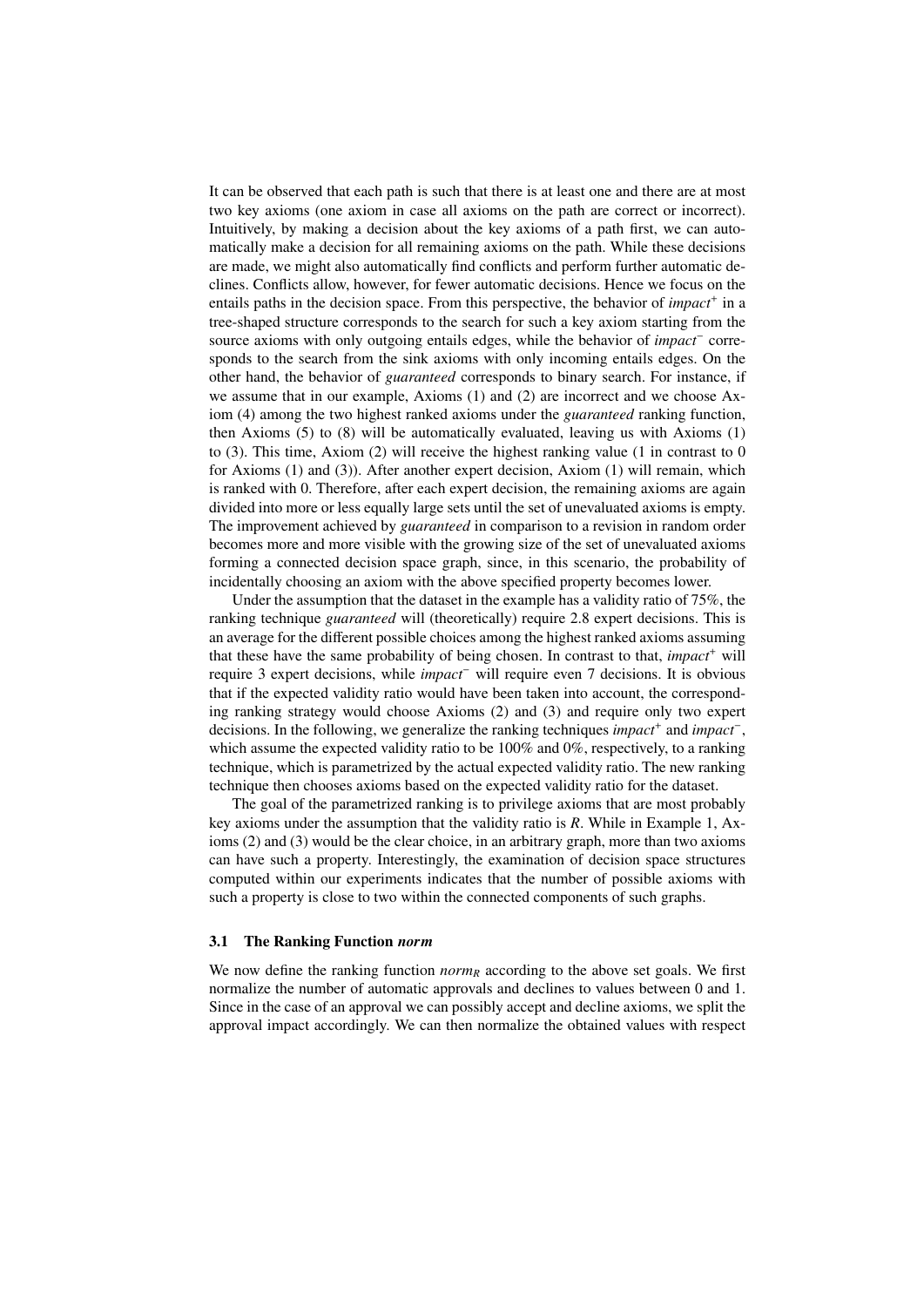**Table 2.** The values for norm $_{0.75}$  and the intermediate functions (shown in percentage)

|                |     | Axiom $\vert$ impact <sub>N</sub> <sup>+a</sup> impact <sub>N</sub> <sup>+d</sup> impact <sub>N</sub> norm <sup>+a</sup> <sub>0.75</sub> norm <sub>0.75</sub> norm <sub>0.75</sub> norm <sub>0.75</sub> |         |          |           |           |           |           |
|----------------|-----|---------------------------------------------------------------------------------------------------------------------------------------------------------------------------------------------------------|---------|----------|-----------|-----------|-----------|-----------|
| $\bigcirc$ (1) | (1) | 100.0%                                                                                                                                                                                                  | $0.0\%$ | $12.5\%$ | $-25.0\%$ | $-25.0\%$ | $-12.5\%$ | $-12.5\%$ |
| $\bigcirc$ (2) | (2) | 87.5%                                                                                                                                                                                                   | $0.0\%$ | 25.0%    | $-12.5%$  | $-25.0\%$ | $0.0\%$   | $0.0\%$   |
| $\bigcirc$ (3) | (3) | 75.0%                                                                                                                                                                                                   | $0.0\%$ | $37.5\%$ | $0.0\%$   | $-25.0\%$ | $-12.5\%$ | $0.0\%$   |
| $\bigcirc$ (4) | (4) | 62.5%                                                                                                                                                                                                   | $0.0\%$ | 50.0%    | $-12.5%$  | $-25.0\%$ | $-25.0\%$ | $-12.5%$  |
|                | (5) | 50.0%                                                                                                                                                                                                   | $0.0\%$ | $62.5\%$ | $-25.0\%$ | $-25.0\%$ | $-37.5\%$ | $-25.0\%$ |
| $\bigcirc$ (5) | (6) | 37.5%                                                                                                                                                                                                   | $0.0\%$ | 75.0%    | $-37.5\%$ | $-25.0\%$ | $-50.0\%$ | $-25.0\%$ |
| (6)            | (7) | $12.5\%$                                                                                                                                                                                                | $0.0\%$ | 87.5%    | $-62.5\%$ | $-25.0\%$ | $-62.5\%$ | $-25.0\%$ |
|                | (8) | 12.5%                                                                                                                                                                                                   | $0.0\%$ | 87.5%    | $-62.5\%$ | $-25.0\%$ | $-62.5\%$ | $-25.0\%$ |

to the expected validity ratio which allows for choosing an axiom that behaves best according to our expectation.

**Definition 4.** Let O<sup>*n*</sup> be a connected component of the decision space and R the ex*pected validity ratio. The* normalized impact functions *are:*

 $impact_N^{+a}$  =  $1 + impact^{+a}$  $\frac{mpart}{|O^{\gamma}|}$ , *impact*<sub>N</sub><sup>+d</sup> = | *impact*<sup>+</sup>*<sup>d</sup>*  $\frac{pact}{|O^{\gamma}|}$ , *impact*<sub>N</sub> = | 1 + *impact*<sup>−</sup>  $|O^{\gamma}|$ |

*The ranking functions norm*<sup>+*a*</sup>, norm<sup>+*d*</sup> and norm<sub>*R*</sub> are then defined by  ${norm}_{R}^{+a} = -|R - impact_{R}^{+a}|$ ,  ${norm}_{R}^{+d} = -|1 - R - impact_{N}^{+d}|$ ,  ${norm}_{R}^{-} = -|1 - R - impact_{N}^{-}|$ . *Finally, the ranking function norm<sub><i>R*</sub> is:</sub>

 $norm_R = max(norm_R^{+a}, norm_R^{+d}, norm_R^{-b}).$ 

Note that we do not add 1 for  $\text{impact}_{N}^{+d}$  since the axiom itself is not declined, i.e., we capture just the "side-effect" of accepting another axiom. Table 2 shows the computation of *norm*<sub>0.75</sub> for Example 1. The function *norm*<sup>+*a*</sup> captures how the fraction of outputed agents of *normal* and *R*<sup>*R*</sup> and *R*<sup>*R*</sup> and *R*<sup>*R*</sup> and *R*<sup>*R*</sup> and *R*<sup>*R*</sup> and *R*<sup>*R*</sup> and *R*<sup>*R*</sup> and *R*<sup>*</sup>* automatically accepted axioms deviates from the expected overall ratio of wanted consequences, e.g., accepting Axiom (2) or (4) deviates by 12.5%: for the former axiom we have automatically accepted too many axioms, while for the latter we do not yet have accepted enough under the premise that the validity ratio is indeed 75%. Since Example 1 does not allow for automatic declines after an approval, the function  $norm_R^{+a}$ shows that for each accept, we still deviate 25% from the expected ratio of *invalid* axioms, which is  $1 - R$ . The function *norm*<sub>R</sub><sup> $R$ </sup> works analogously for declines. Hence, *norm<sup>R</sup>* is defined in a way that it takes the greatest value if the chance that all wanted (unwanted) axioms are accepted (declined) at once becomes maximal.

Note that the expected validity ratio needs to be adjusted after each expert decision, to reflect the expected validity ratio of the remaining axioms. For instance, after Axiom (2) has been declined, *norm*<sup>1</sup>.<sup>00</sup> needs to be applied to rank the remaining axioms. If, however, Axiom (3) has been accepted,  $norm_{0.00}$  is required. Note that employing *norm*<sub>0.00</sub> for ranking yields the same behavior as *impact*<sup>−</sup>. On the other hand, *norm*<sub>1.00</sub><br>corresponds to *impact*<sup>+</sup> in ages no conflicting origins are involved. corresponds to *impact*<sup>+</sup> in case no conflicting axioms are involved.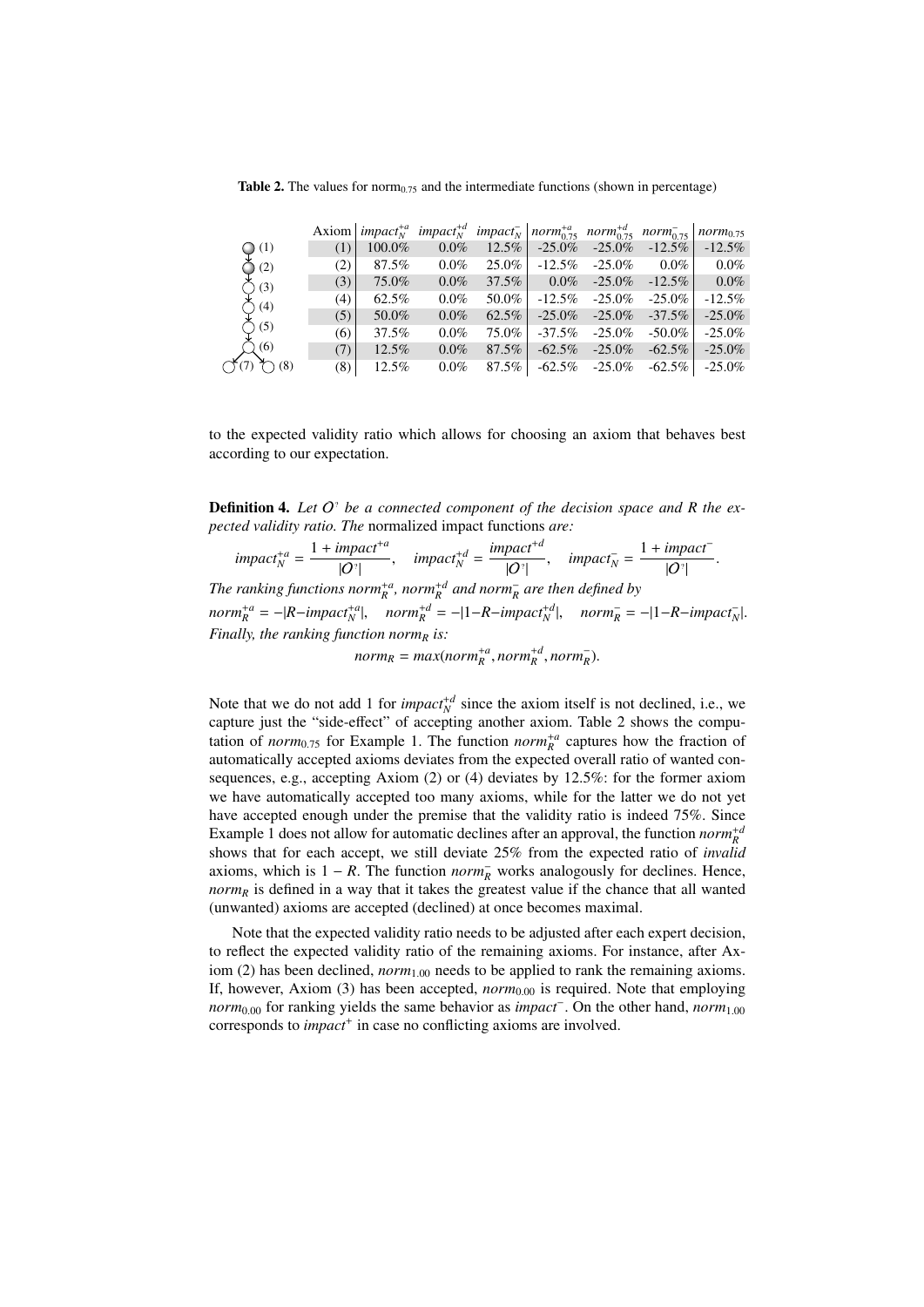#### 3.2 Learning the Validity Ratio

Users might only have a rough idea of the validity ratio of a dataset in advance of the revision or the validity ratio might not be known at all. Hence, it might be difficult or impossible to decide upfront which *R* should be used for *normR*. To address this problem, we investigate how efficient we can "learn" the validity ratio on-the-fly. In this setting, the user gives an estimate for  $R$  (or we use 50% as default) and with each revision step, *R* is adjusted based on the number of accepted and declined axioms. Thus, the algorithm tunes itself towards an optimal ranking function, which relieves the user from choosing a validity ratio. We call the according ranking function *dynnorm* as it dynamically adapts the estimated validity ratio over the course of the revision.

In our experiments, we show that, already for small datasets, *dynnorm* outperforms random ordering and, in case of sufficiently large datasets, the estimate converges towards the actual validity ratio, thereby making the assumption of a known validity ratio unnecessary.

## 4 Partitioning

Since reasoning operations are very expensive (the reasoner methods take 99.2% of the computation time in our experiments according to our profiling measurements), we combine the optimization using decision spaces with a straight-forward partitioning approach for ABox axioms (i.e., class and property assertions):

Definition 5. *Let* A *be a set of ABox axioms, ind*(A) *the set of individual names used in* A, then A *is* connected *if, for all pairs of individuals a,*  $a' \in ind(\mathcal{A})$ *, there exists a*<br>sequence  $a_1, a_2, a_3, a_4, a_5, a_6, a_7, a_8, a_9, a_9, a_1, a_2, a_3, a_4, a_5, a_7, a_8, a_9, a_9, a_1, a_2, a_3, a_4, a_5, a_7, a_8, a_9, a_9, a$ *sequence*  $a_1, \ldots, a_n$  *such that*  $a = a_1$ *,*  $a' = a_n$ *, and, for all*  $1 \le i \le n$ *, there exists* a *property assertion in A containing*  $a_i$  *and*  $a_{i+1}$ *. A collection of ABoxes*  $\mathcal{A}_1, \ldots, \mathcal{A}_k$  *is a* partitioning of  $\mathcal{A}$  *if*  $\mathcal{A} = \mathcal{A}_1 \cup ... \cup \mathcal{A}_k$ *, ind* $(\mathcal{A}_i) \cap \text{ind}(\mathcal{A}_i) = \emptyset$  for  $1 \leq i \leq j \leq k$ *, and each* A*<sup>i</sup> is connected.*

In the absence of nominals (OWL's oneOf constructor), the above described partitions or clusters of an ABox are indeed independent. Thus, we take each partition separately, join the partition with the TBox/schema axioms and perform the revision. In order to also partition TBox axioms or to properly take axioms with nominals into account, the signature decomposition approach by Konev et al.[6] could be applied. This approach partitions the signature of an ontology (i.e., the set of occurring class, property, and individual names) into subsets that are independent regarding their meaning. The resulting independent subsets of the ontology can then be reviewed independently from each other analogously to the clusters of ABox axioms used in our evaluation. We show in our experiments that:

- In particular in case of large datasets containing several partitions, the additional optimization based on partitioning significantly reduces the computational effort.
- Partitioning intensifies the effectiveness of decision spaces, since the density of entailment and contradiction relations are significantly higher within each partition than the density within a set of independent partitions.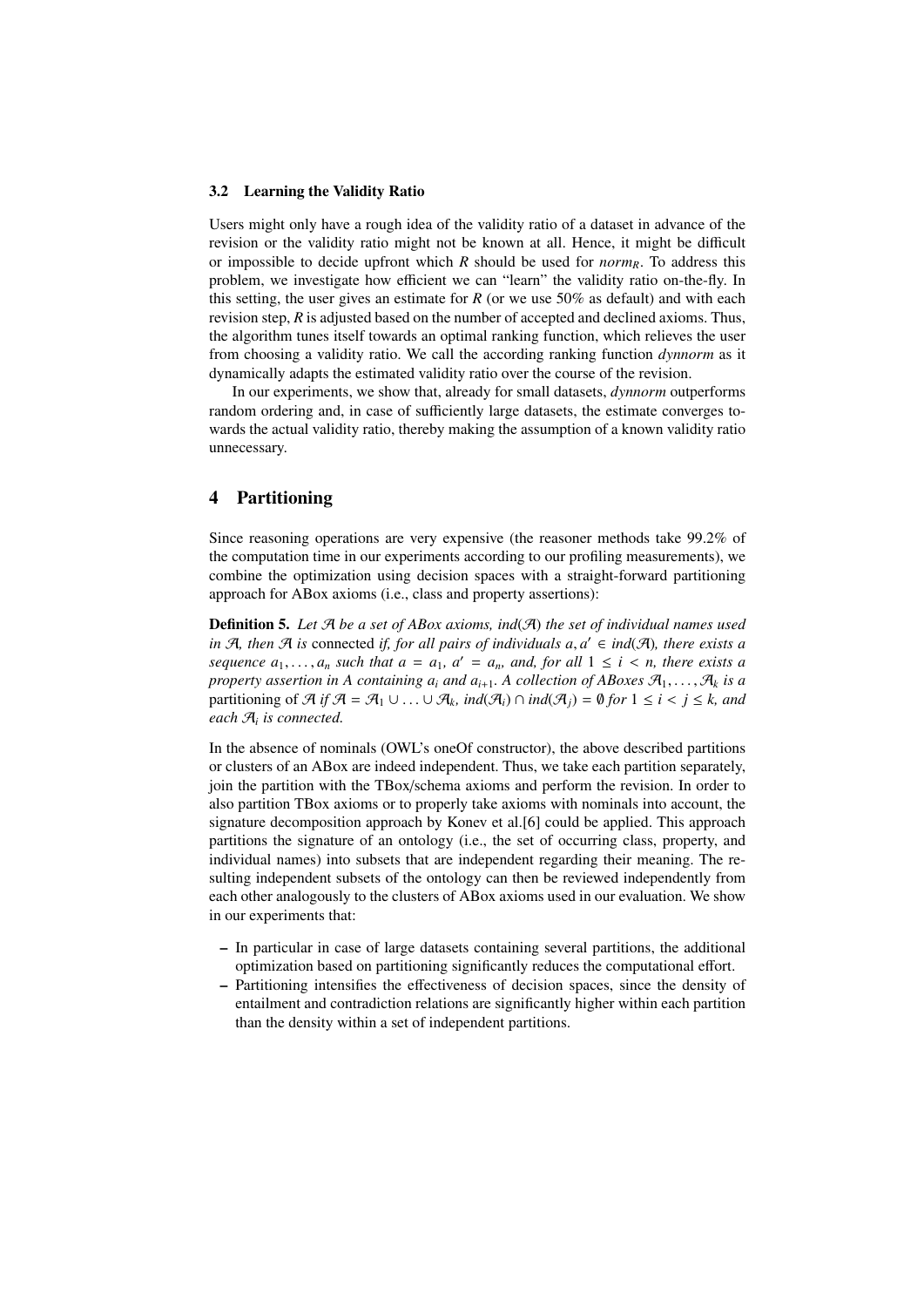## 5 Experimental Results

We evaluate our revision support methodology within the project *NanOn*<sup>4</sup> aiming at ontology-supported literature search. During this project, a hand-crafted ontology modeling the scientific domain of nano technology has been developed, including substances, structures, and procedures used in that domain. The ontology, denoted here with  $O$ , is specified in the Web Ontology Language OWL 2 DL [11] and comprises 2,289 logical axioms. This ontology is used as the core resource to automatically analyze scientific documents for the occurrence of NanOn classes and properties by the means of lexical patterns. When such classes and properties are found, the document is automatically annotated with those classes and properties to facilitate topic-specific information retrieval on a fine-grained level. In this way, one of the project outputs is a large amount of class and property assertions associated with the *NanOn* ontology. In order to estimate the accuracy of such automatically added annotations, they need to be inspected by human experts, which provides a natural application scenario for our approach. The manual inspection of annotations provided us with sets of valid and invalid annotation assertions (denoted by  $\mathcal{A}^+$  and  $\mathcal{A}^-$ , respectively). To investigate how the quality and the size of each axiom set influences the results, we created several distinct annotation sets with different *validity ratios*  $|\mathcal{A}^+|/(|\mathcal{A}^+| + |\mathcal{A}^-|)$ . As the annotation tools provided rather reliable data, we manually created additional frequently occurring tools provided rather reliable data, we manually created additional frequently occurring wrong patterns and applied them for annotating texts to obtain datasets with a lower validity ratio.

For each set, we applied our methodology starting from the revision state ( $O \cup O^- \cup$  $\mathcal{A}^+ \cup \mathcal{A}^-, O, O^-$  with O containing the axioms of the NanOn ontology and with O<sup>-</sup><br>containing axioms expressing inconsistency and class unsatisfiability. We obtained a containing axioms expressing inconsistency and class unsatisfiability. We obtained a complete revision state  $(O \cup O^- \cup \mathcal{A}^+ \cup \mathcal{A}^-, O \cup \mathcal{A}^+, O^- \cup \mathcal{A}^-)$  where on-the-fly expert<br>decisions about approval or decline were simulated according to the membership in  $\mathcal{A}^+$ decisions about approval or decline were simulated according to the membership in  $\mathcal{A}^+$ or  $\mathcal{A}^-$ . For computing the entailments, we used the OWL reasoner HermiT.<sup>5</sup>

For each set, our baseline is the reduction of expert decisions when axioms are evaluated in random order, i.e., no ranking is applied and only the revision closure is used to automatically evaluate axioms. For this purpose, we repeat the experiments 10 times and compute the average values of effort reduction. The upper bound for the in principle possible reduction of expert decisions is obtained by applying the *optimal* ranking as suggested by the "impact oracle" for each axiom  $\alpha$  that is to be evaluated:

$$
\text{KnownImport}(\alpha) = \begin{cases} \text{impact}^+(\alpha) & \text{if } \alpha \in \mathcal{A}^+, \\ \text{impact}^-(\alpha) & \text{if } \alpha \in \mathcal{A}^-. \end{cases}
$$

#### 5.1 Evaluation of *norm*

To compare the effectiveness of the three previously proposed impact measures and the new impact measure, we created five sets of annotations *L*<sup>1</sup> to *L*5, each comprising 5,000 axioms and validity ratios varying from 10% to 90%.

<sup>4</sup> http://www.aifb.kit.edu/web/NanOn

<sup>5</sup> http://www.hermit-reasoner.com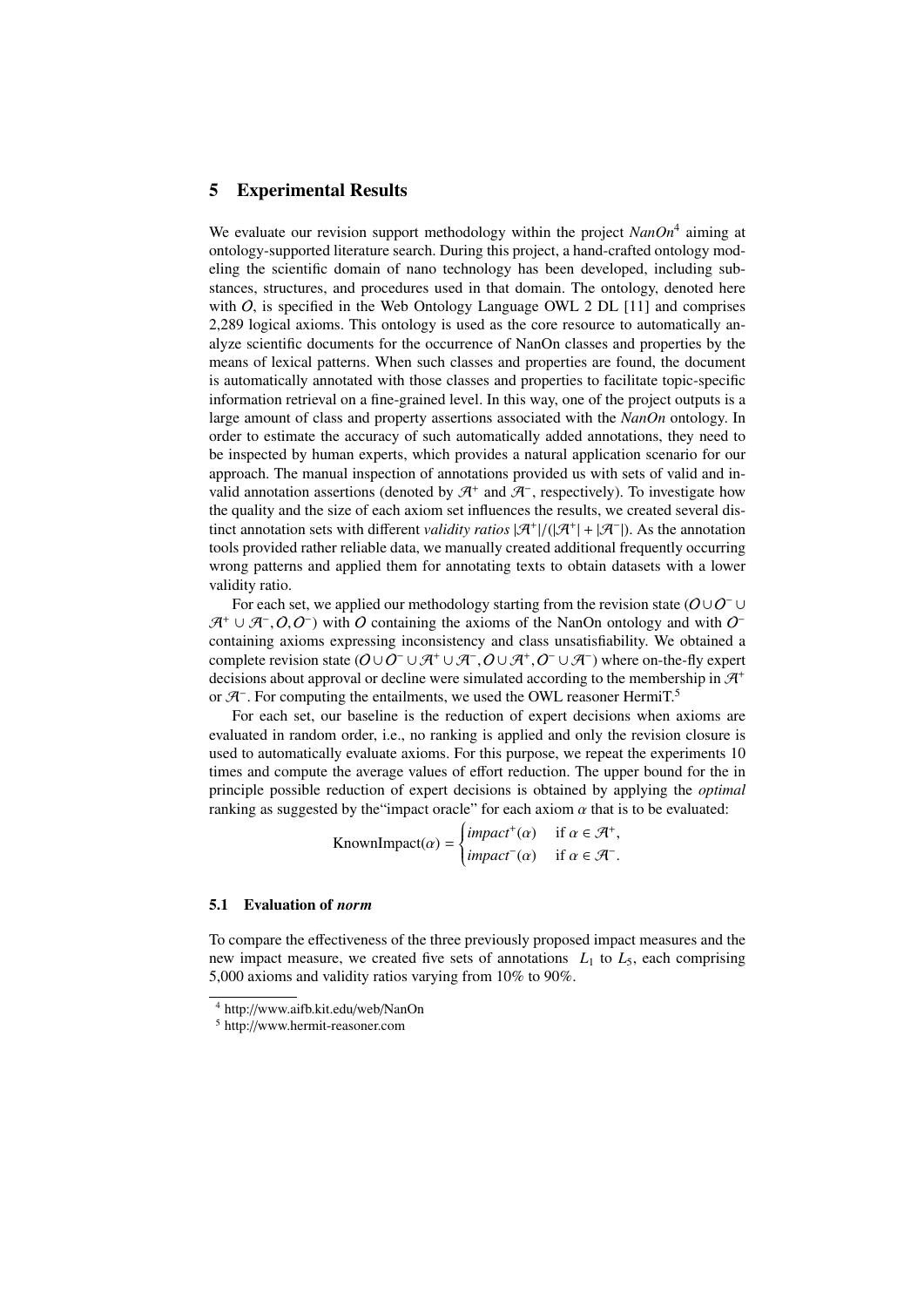**Table 3.** Revision results of *norm* in comparison with other ranking functions for the sets  $L_1$ - $L_5$ 

|                   | validity ratio | optimal | norm  | best previous        | random |
|-------------------|----------------|---------|-------|----------------------|--------|
| $L_1$             | 90%            | 65.6%   | 65.4% | $(impact+$ ) 65.4%   | 41.7%  |
| $\mathcal{L}_{2}$ | 76%            | 59.8%   | 55.8% | $(impact+$ ) 59.9%   | 35.8%  |
| $L_3$             | 50%            | 47.8%   | 47.6% | $(guaranteed)$ 36.5% | 24.4%  |
| $L_4$             | 25%            | 59.9%   | 59.8% | $(impact^-$ ) 54.9%  | 37.6%  |
| $L_5$             | 10%            | 63.9%   | 63.9% | $(impact^-$ ) 63.9%  | 40.3%  |

Table 3 shows the results for the different ranking techniques: the column *optimal* shows the upper bound achieved by using the impact oracle, *norm* shows the reduction for our novel ranking parametrized with the actual validity ratio, *best previous* shows the best possible value achievable with the previously introduced ranking functions *impact*<sup>+</sup> , *guaranteed* and *impact*<sup>−</sup> , and, finally, the column *random* states the effort reduction already achieved by presenting the axioms in random order.

The results show that *norm* consistently achieves almost the maximum effort reduction with an average difference of 0.1%. The previously introduced ranking functions only work well for the high and low quality datasets, as expected. For the dataset with the validity ratio of 50%, *norm* achieves an additional 11.1% of automation by using the parametrized ranking.

In general, the actual difference in performance achieved by the more precise parametrized ranking increases with the increasing average maximum path length within connected decision space graphs. To see this, consider again the decision space shown in Table 1 and 2. It is clear that the distance between the highest ranked axioms for different ranking functions increases with the increasing height of the presented tree.

#### 5.2 Evaluation of *dynnorm*

In order to evaluate our solution for situations where the validity ratio is unknown or only very rough estimates can be given upfront, we now analyze the effectiveness of the dynamically learning ranking function *dynnorm*. For this, we created the following annotation sets in addition to the datasets  $L_1 - L_5$ :

- small datasets  $S_1$  to  $S_5$  with the size constantly growing from 29 to 102 axioms and validity ratios varying from 10% to 90%,
- medium-sized datasets  $M_1$  to  $M_5$  with 500 axioms each and validity ratios varying from 10% to 91%.

Table 4 shows the results of the revision: the columns *optimal* and *random* are as described above, the column *norm* shows the results that we would obtain if we were to assume that the validity ratio is known and given as parameter to the *norm* ranking function, the columns  $dynnorm_{0.50}$ ,  $dynnorm_{1.00}$  and  $dynnorm_{0.00}$  show the results for starting the revision with a validity ratio of 50%, 100%, and 0%, respectively, where over the course of the revision, we update the validity ratio estimate.

We observe that, in case of small datasets (*S <sup>i</sup>*), the deviation from *norm* (on average 5%) as well as the dependency of the results on the initial value of the validity ratio are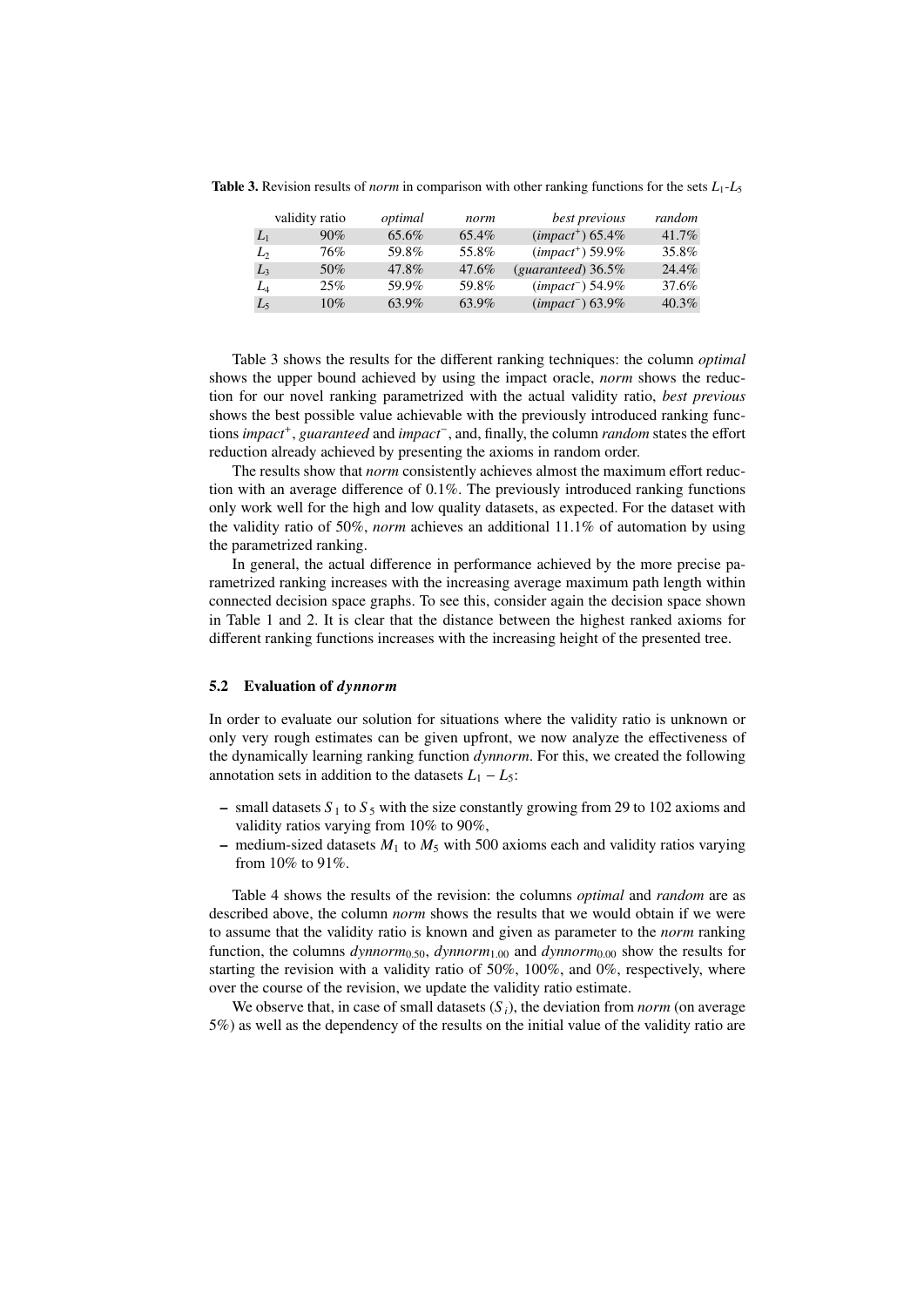|                   | validity ratio | optimal |          | norm dynnorm <sub>0.50</sub> dynnorm <sub>1.00</sub> dynnorm <sub>0.00</sub> |       |          | random |
|-------------------|----------------|---------|----------|------------------------------------------------------------------------------|-------|----------|--------|
| S <sub>1</sub>    | $90\%$         | 72.4%   | 72.4%    | 58.6%                                                                        | 72.4% | 65.5%    | 40.8%  |
| $S_2$             | 77%            | 68.6%   | 65.7%    | 57.1%                                                                        | 62.9% | 48.6%    | 38.2%  |
| $S_3$             | 48%            | 65.1%   | 65.1%    | 65.1%                                                                        | 60.3% | 61.9%    | 22.0%  |
| $S_4$             | 25%            | 68.3%   | 68.3%    | 64.6%                                                                        | 63.4% | 67.1%    | 37.6%  |
| $S_5$             | $10\%$         | 72.5%   | 72.5%    | 71.6%                                                                        | 67.6% | 72.5%    | 29.2%  |
| $M_1$             | 91%            | 66.4%   | 66.0%    | 66.2%                                                                        | 66.4% | 65.6%    | 40.8%  |
| $M_{2}$           | 77%            | 60.0%   | 60.0%    | 59.6%                                                                        | 59.8% | 59.2%    | 38.2%  |
| $M_{3}$           | 44%            | 40.8%   | 40.6%    | 40.4%                                                                        | 40.6% | 40.4%    | 22.0%  |
| $M_4$             | 25%            | 60.0%   | 60.0%    | 59.6%                                                                        | 59.2% | 59.8%    | 37.6%  |
| $M_{5}$           | $10\%$         | 53.2%   | 53.0%    | 52.8%                                                                        | 52.8% | 53.2%    | 29.2%  |
| $L_1$             | $90\%$         | 65.6%   | 65.4%    | 65.4%                                                                        | 65.4% | 65.3%    | 41.7%  |
| $\mathcal{L}_{2}$ | 76%            | 59.8%   | 59.8%    | 59.8%                                                                        | 59.8% | 59.9%    | 35.8%  |
| $L_3$             | 50%            | 47.8%   | $47.6\%$ | $47.4\%$                                                                     | 47.2% | $47.3\%$ | 24.4%  |
| $L_4$             | 25%            | 59.9%   | 59.8%    | 59.8%                                                                        | 59.8% | 59.8%    | 37.6%  |
| $L_5$             | 10%            | 63.9%   | 63.9%    | 63.9%                                                                        | 63.8% | 63.9%    | 40.3%  |

**Table 4.** Revision results for datasets  $S_1$  to  $S_5$ ,  $M_1$  to  $M_5$ , and  $L_1$  to  $L_5$ 

clearly visible. However, the results of *dynnorm* are significantly better (45.0%) than those of a revision in random order. It is also interesting to observe that the average deviation from *norm* decreases with the size of a dataset (6.9%, 10.5%, 2.7%, 3.3%, 1.9% for  $S_1$  to  $S_5$ , respectively) and that the probability of a strong deviation is lower for datasets with an extreme validity ratio (close to 100% or 0%).

For medium-sized and large datasets (*M<sup>i</sup>* and *Li*), the deviation from *norm* (on average 0.3% for both) as well as the dependency on the initial value of the validity ratio are significantly lower. We conclude that

- ranking based on learning validity ratio is already useful for small datasets (30- 100 axioms), and improves significantly with the growing size of the dataset under revision;
- in case of large datasets, the performance difference between the results with a validity ratio known in advance and a learned validity ratio almost disappears, thereby making the assumption of a known average validity ratio not necessary for axiom ranking.

#### 5.3 Computational Effort

During our experiments, we measured the average number of seconds after each expert decision required for the automatic evaluation and ranking as well as the average number of reasoning calls. If we compute the average values for the revision based on *dynnorm* ranking for all 15 datasets, the revision takes on average 0.84 seconds (7.4 reasoning calls) after each expert decision. In the case of small datasets, partitioning yields additionally an improvement by an order of magnitude in terms of reasoning calls. For medium-sized datasets, the first step out of on average 153 evaluation steps took already 101,101 reasoning calls (ca. 3 hours) even when using decision spaces. Without the decision spaces, the required number of reasoning calls would be more than 500,000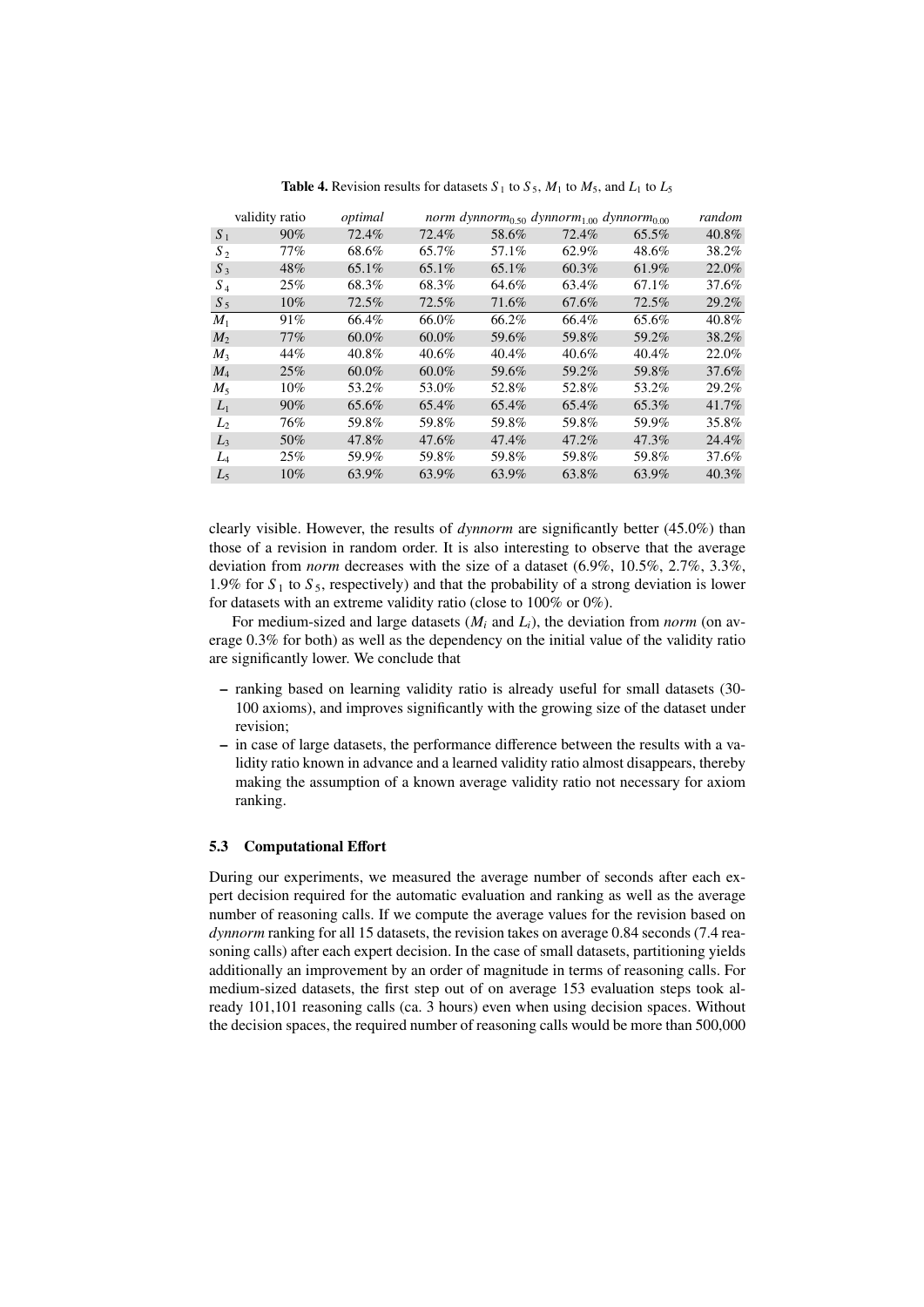|                  |                                                                                                     |                  |                                    | <b>Revision Helper</b>                                                                          |  |  |  |
|------------------|-----------------------------------------------------------------------------------------------------|------------------|------------------------------------|-------------------------------------------------------------------------------------------------|--|--|--|
| File             |                                                                                                     |                  |                                    |                                                                                                 |  |  |  |
|                  |                                                                                                     |                  | Accept Decline Exclude Unevaluated | Axiom                                                                                           |  |  |  |
|                  |                                                                                                     |                  | $\odot$                            | nanon: Inorganic polymers nanon: Polymers )<br>SubClassOf (                                     |  |  |  |
| $\left( \right)$ | $\left( \right)$                                                                                    | $\left( \right)$ | $\odot$                            | ClassAssertion ( nanon:Core StructuralElement nanon:Core individual )                           |  |  |  |
| $\circ$          | $\left( \right)$                                                                                    | $\left( \right)$ | $\odot$                            | InverseObjectProperties (nanon:isStartingMaterialFor nanon:hasStartingMaterial)                 |  |  |  |
| O                | $\bigcirc$                                                                                          | $\bigcirc$       | $\odot$                            | nanon: Magnetic_permeability nanon: Electric_permeability )<br>SubClassOf (                     |  |  |  |
| $\left( \right)$ | $\bigcirc$                                                                                          | $\bigcirc$       | $\odot$                            | SubClassOf (nanon:Titanium_dioxide_nanotube_nanon:Nanotube_)                                    |  |  |  |
| $\circ$          | $\bigcirc$                                                                                          | $\left( \right)$ | $\odot$                            | nanon: Magnesium_oxides nanon: Oxide_ceramics )<br>SubClassOf (                                 |  |  |  |
| O                | $\bigcirc$                                                                                          | $\bigcap$        | $\odot$                            | SubClassOf (<br>nanon:Heating_rate nanon:Process_property )                                     |  |  |  |
| $\left( \right)$ | ( )                                                                                                 | $\left( \right)$ | $\odot$                            | nanon:Base_chemical_role nanon:Material_by_role )<br>SubClassOf (                               |  |  |  |
| $\bigcirc$       | $\left( \right)$                                                                                    | $\left( \right)$ | $\odot$                            | SubClassOf ( chebi:CHEBI 28694 nanon:Imported classes )                                         |  |  |  |
| $\bigcirc$       | $\left( \right)$                                                                                    | $\bigcirc$       | $\odot$                            | nanon:Lanthanum strontium manganite nanon:Metal oxides )<br>SubClassOf (                        |  |  |  |
| O                |                                                                                                     | $\left( \right)$ | $\odot$                            | SubClassOf ( nanon:Tungsten disulfide nanotube nanon:tungsten disulfide )                       |  |  |  |
|                  | ÷<br>Decline All<br>Accept All<br>Undo<br>justintime<br>⊽<br>Sorting:<br><b>Propagate Decisions</b> |                  |                                    |                                                                                                 |  |  |  |
|                  |                                                                                                     |                  |                                    | Current percentage of accepted axioms to declined: 0%; automatically evaluated: 0%; left: 2778; |  |  |  |

Fig. 1. Revision Helper GUI

judging from the required reasoning calls to build the corresponding decision space in the worst case. For this reason, we did not try to run the experiment for large datasets, which would require more than 50 million reasoning calls without decision spaces. In contrast to that, the average number of required reasoning calls for a complete revision of the sets  $M_1$  to  $M_5$  amounts to 3,380. The revision of datasets  $L_1$  to  $L_5$  required overall on average 16,175 reasoning calls, which corresponds to between 6 and 7 reasoning calls per evaluation decision. We can summarize the evaluation results as follows:

- The proposed reasoning-based support performs well in an interactive revision process with on average 0.84 seconds per expert decision.
- In particular in case of large datasets containing several partitions, the additional optimization based on partitioning significantly reduces the computational effort.
- Decision spaces save in our experiments on average 75% of reasoner calls. As measured in case of small datasets, partitioning further intensifies the effect of decision spaces and we save even 80% of reasoner calls.

# 6 User Front-End

Figure 1 shows the user front-end of the *revision helper* tool. It allows the user to load the set  $\overline{O}$  of axioms under revision and save or load an evaluation state for the currently loaded set O. Thereby, the user can interrupt the revision at any time and proceed later on. If partitioning is activated, revision helper shows the partitions one after another and the revision of each partition is independent from the revision of all other partitions.

By default, revision helper initializes the set  $O^*$  of undesired statements with the minimal set of statements expressing the inconsistency of the ontology or unsatisfiability of its classes. The set of desired statements  $O<sup>F</sup>$  can be initialized by loading an arbitrary ontology. A statement can be evaluated by choosing one of the values *Accept*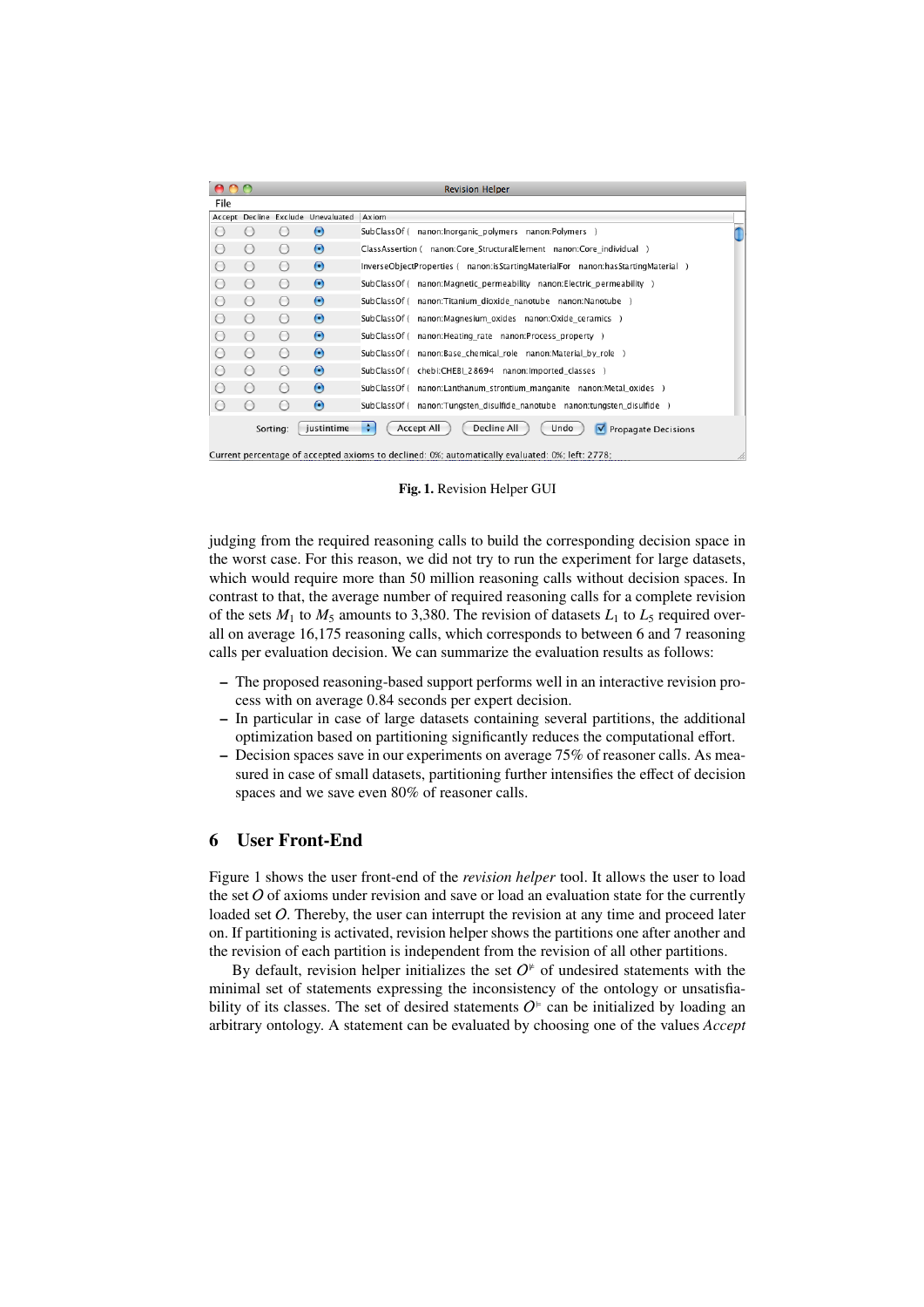or *Decline*, and it can be excluded from the revision process by choosing *Exclude*. The latter option should be used if the meaning of a statement is not clear and the user cannot decide whether to accept or to decline it. After the statement has been evaluated, it disappears from the revision list as well as all statements that could be evaluated automatically, unless the checkbox *Propagate Decisions* is deactivated. The ranking strategy used for sorting the statements can be selected or deactivated at any time and is taken into account after the next evaluation decision. At any stage of the revision, it is possible to export the current set  $O^{\varepsilon}$  of accepted statements as an ontology. For the export, we exclude, however, axioms with which  $O^{\dagger}$  has been initialized at the beginning of the revision.

## 7 Related Work

We are aware of two approaches for supporting the revision of ontological data based on logical appropriateness: an approach by Meilicke et al.[7] and another one called *ContentMap* by Jiménez-Ruiz et al.[5]. Both approaches are applied in the context of mapping revision. An extension of *ContentMap* called *ContentCVS* [4] supports an integration of changes into an evolving ontology.

In all of these approaches, dependencies between evaluation decisions are determined based on a set of logical criteria each of which is a subset of the criteria that can be derived from the notion of revision state consistency introduced in Def. 1.

In contrast to our approach, the focus of ContentMap and ContentCVS lies within the visualization of consequences and user guidance in case of difficult evaluation decisions. These approaches selectively materialize and visualize the logical consequences caused by the axioms under investigation and support the revision of those consequences. Subsequently, the approved and declined axioms are determined in correspondence with the revision of the consequences. The minimization of the manual and computational effort required for the revision is out of scope. In contrast to our approach, which requires at most a polynomial number of entailment checks, ContentMap and ContentCVS require an exponential number of reasoning operations compared to the size of the ontology under revision. The reason for this is that ContentMap is based on the computation of *justifications*, i.e., sets of axioms causing an entailment, and, in the worst-case, there can be exponentially many justifications for a particular statement.

Similarly to our approach, Meilicke et al. aim at reducing the manual effort of mapping revision. However, their results are difficult to generalize to the revision of ontologies, since the notion of impact is defined based on specific properties of mapping axioms. For every mapping axiom possible between the entities of the two mapped ontologies  $O_1$  and  $O_2$ , they define the impact as the corresponding number of possible entailed and contradicting mapping axioms. The assumption is that the set of possible mapping axioms and the set of possible axioms in  $O_1$  and  $O_2$  are mostly disjoint, since axioms in  $O_1$  and  $O_2$  usually refer only to entities from the same ontology, while mapping axioms are assumed to map only entities from different ontologies. In case of ontology revision in general, no such natural distinction criteria for axioms under revision can be defined. Moreover, in contrast to our approach, Meilicke et al. abstract from the interactions between more than one mapping axiom.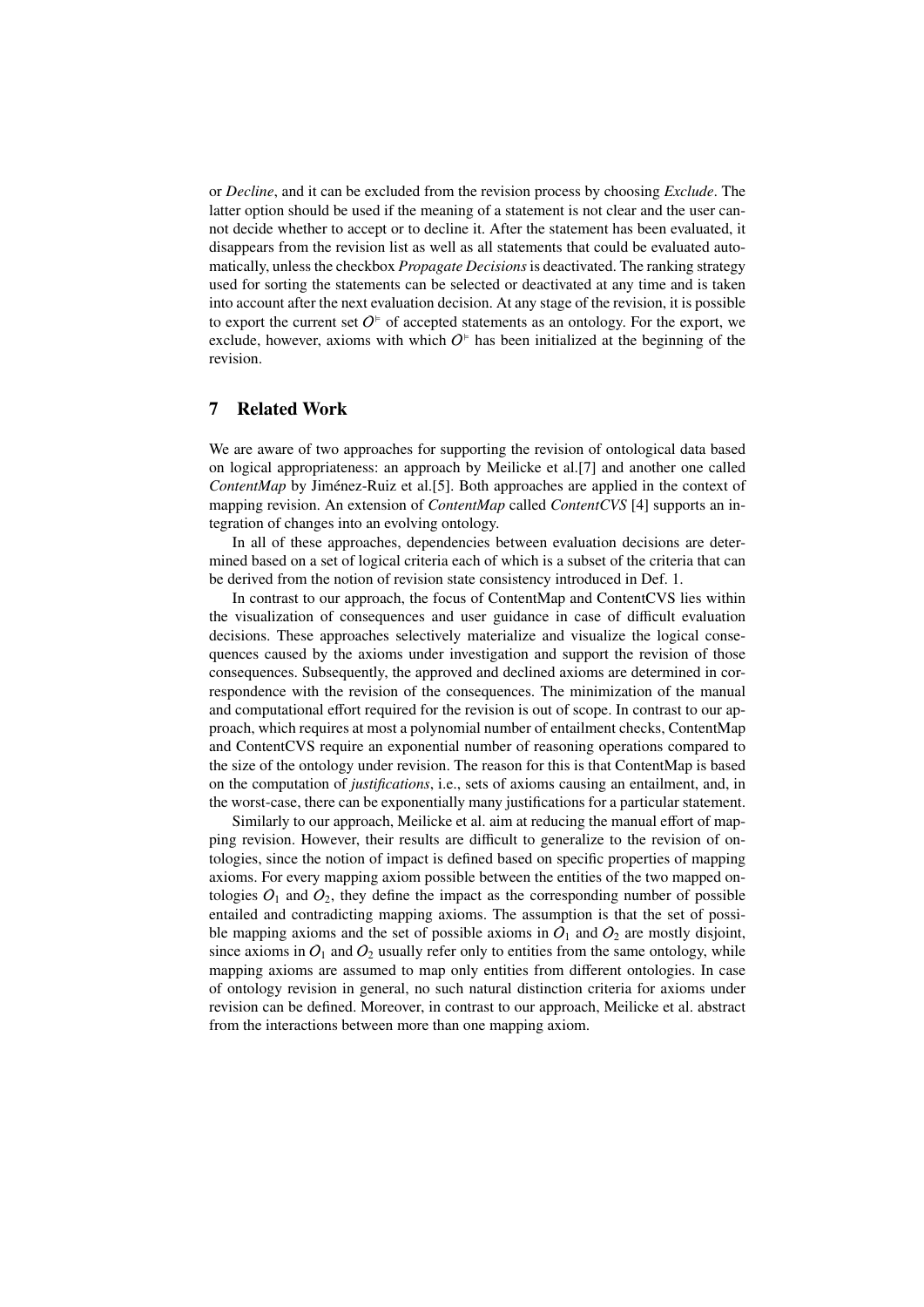Another strand of work is related to the overall motivation of enriching ontologies with additional expert-curated knowledge in a way that minimizes the workload of the human expert: based on the *attribute exploration* algorithm from formal concept analysis (FCA) [3], several works have proposed structured interactive enumeration strategies of inclusion dependencies or axioms of certain fragments of description logics which then are to be evaluated by the expert [9, 2]. While similar in terms of the workflow, the major difference of these approaches to ours is that the axioms are not pre-specified but created on the fly and therefore, the exploration may require (in the worst case exponentially) many human decisions.

## 8 Summary

In our previous work [8], we established the theoretical ground for partially automated interactive revision of ontologies. In this paper, we present the implementation of the approach including an optimization based on partitioning, which significantly reduces the required computational effort. We further define a generalization of the previously proposed ranking techniques, called *norm*, which is parametrized by the expected validity ratio. The ranking function *norm* works well for any validity ratio, whereas the previous functions were tailored towards validity ratios of 100% or 0%. We define a variant of *norm*, called *dynnorm*, which can be used without knowing the validity ratio beforehand: starting with an initial estimate, e.g., 50%, the estimate is more and more refined over the course of the revision. We evaluate our implementation in a revision of ontology-based annotations of scientific publications comprising over 25,000 statements and show that

- All claims made in [8] hold also in case of large datasets under revision; on average, we were able to reduce the number of required evaluation decisions by 36% when the statements were reviewed in an arbitrary order, and by 55.4% when the ranking techniques suggested in [8] were used.
- The proposed reasoning-based support is feasible for an interactive revision process requiring on average less than one second after each expert decision in our evaluation.
- The parametrized ranking technique proposed in this paper almost achieved the maximum possible automation (59.4% of evaluation decisions) thereby reducing the manual effort of revision by 59.3%. The gain is particularly important for datasets with a validity ratio close to 50%, since for those datasets the potential of automation was not fully exploited by the other ranking techniques. In our experiments, we managed to achieve an additional 11.1% of automation for the dataset with the validity ratio of 50% by using the parametrized ranking.
- In case of large datasets with an unknown validity ratio, learning the validity ratio is particularly effective due to the law of large numbers. In our experiments, the proportion of automatically evaluated statements is nearly the same as in case where the validity ratio is known *a priori* and is used as a fixed parameter of *norm*, thereby making the assumption of known average validity ratio not necessary for axiom ranking.